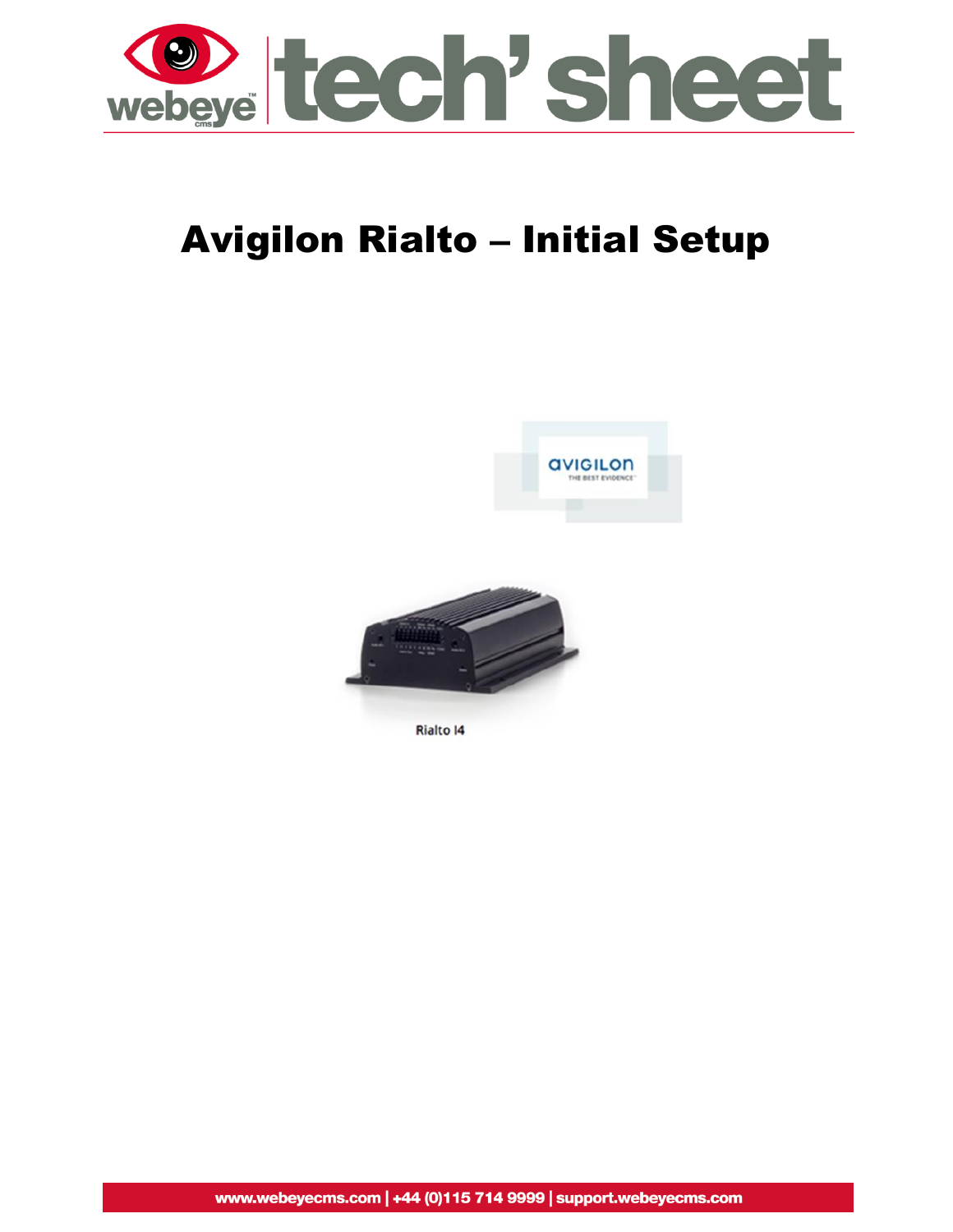

#### **Installing 'Avigilon View'**

To use the Avigilon Rialto unit, you will first need to ensure that the unit is powered and connected to the intended network or host machine.

Download and install the software for this application.

1. Go to [http://avigilon.com/support-and-downloads/for-software/software-updates-and](http://avigilon.com/support-and-downloads/for-software/software-updates-and-downloads/)[downloads/](http://avigilon.com/support-and-downloads/for-software/software-updates-and-downloads/)

|      | View - Version 4.7     |         |                 |                         |                                |
|------|------------------------|---------|-----------------|-------------------------|--------------------------------|
| Name |                        | Version | Release<br>Date | Release Notes           | Installer                      |
|      | Avigilon View Software | 4.7     | 2015-12-14      | Download (pdf) (179 KB) | Download install file (459 MB) |

- 2. Select **'Avigilon View Software V4.7 2015-12-14'** install file (459 MB)
- 3. Your PC will now download **'AVOView470ENRC9.zip'**
- 4. Once downloaded, right click the zip file and extract the files
- 5. Once complete, open and run **'AvigilonViewInstaller.exe'**
- 6. Select **'Install Avigilon View Software'**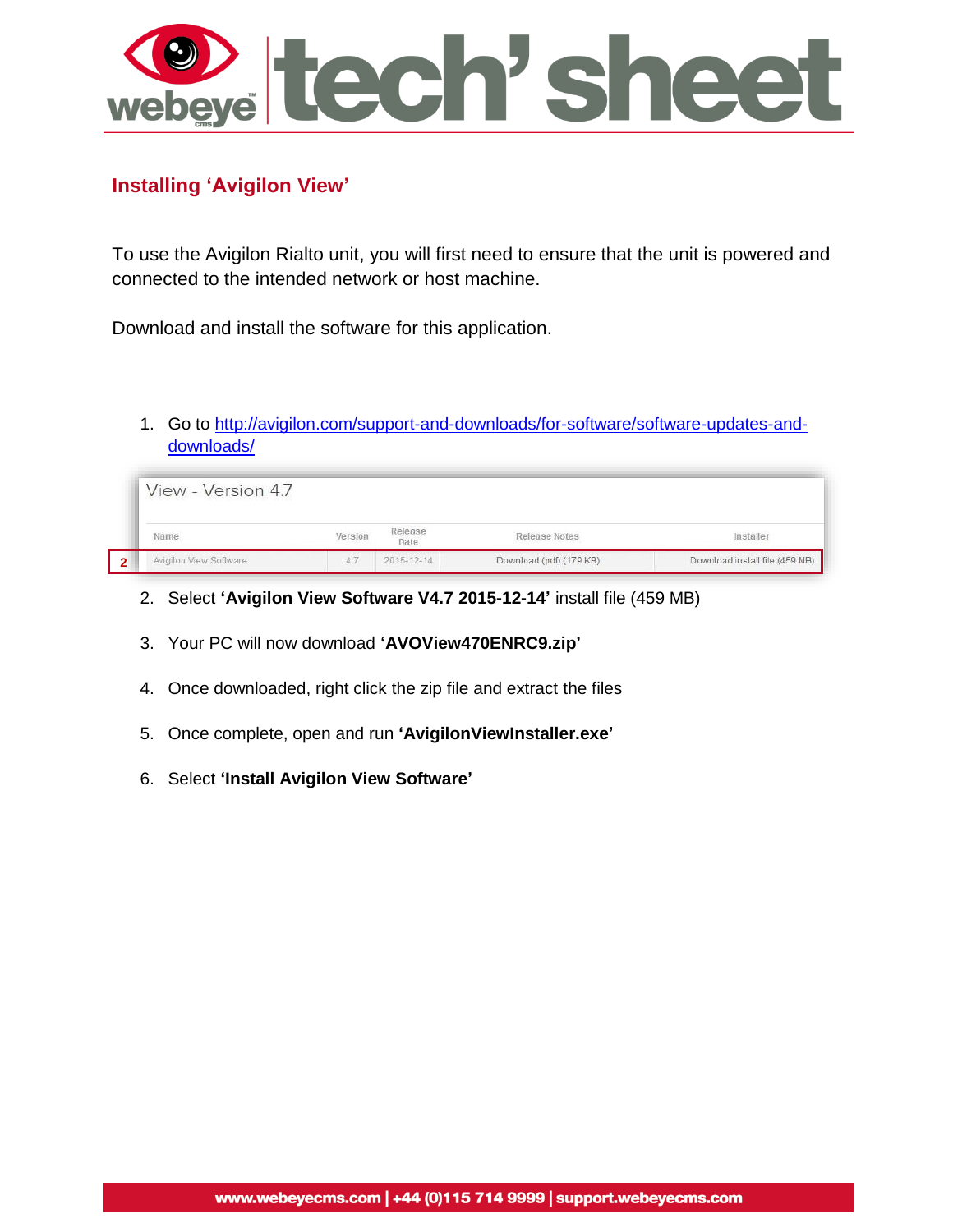# webeye tech's hee

% Discovery Tool (Version 4.7.0.8320)

IP Address

92 168 2

**avigiton HIT** 

· Obtain an IP address using DHCP **O Use the following IP address** 

> **IP Address: Jubnet Mask**

Default Gateway:

Hostname:

Local IP Address: 192.168.254.78, Subnet Mask: 255.255.255.0 MAC Address

001F92-00

### **Configuring Rialto Network Settings**

- 1. Open **'DiscoveryTool.exe'** (AVOView470ENRC9\Tools\ DiscoveryTool.exe)
- 2. If the Rialto unit is connected to the host machine directly or over a network, it will appear when you select **'Discover Devices'.**
- 3. Select the IP of the device and select **'Open Device'**

- 4. This will take you to a Browser configuration page, the login details are as follows:-
	- **Username:** Supervisor
	- **Password:** Supervisor
- 5. Once logged in, select the **'Settings'** tab
- 6. Change the **'IP address'** so the unit is on the same IP range as your PC network.
- 7. Once changed select **'Submit'** and the unit will reboot





**2**

 $\overline{\mathsf{x}}$ 

**Discover Devices** 

Add Temporary<br>IP Address

To Open Device Use: **HTTPS** 

Open Device

Exit

Alarms Preferences Settings

**ICVR-VS-00C070** 

192.168.254.156

192.168.254.254

255 255 255 0

**3**

**5**

**6**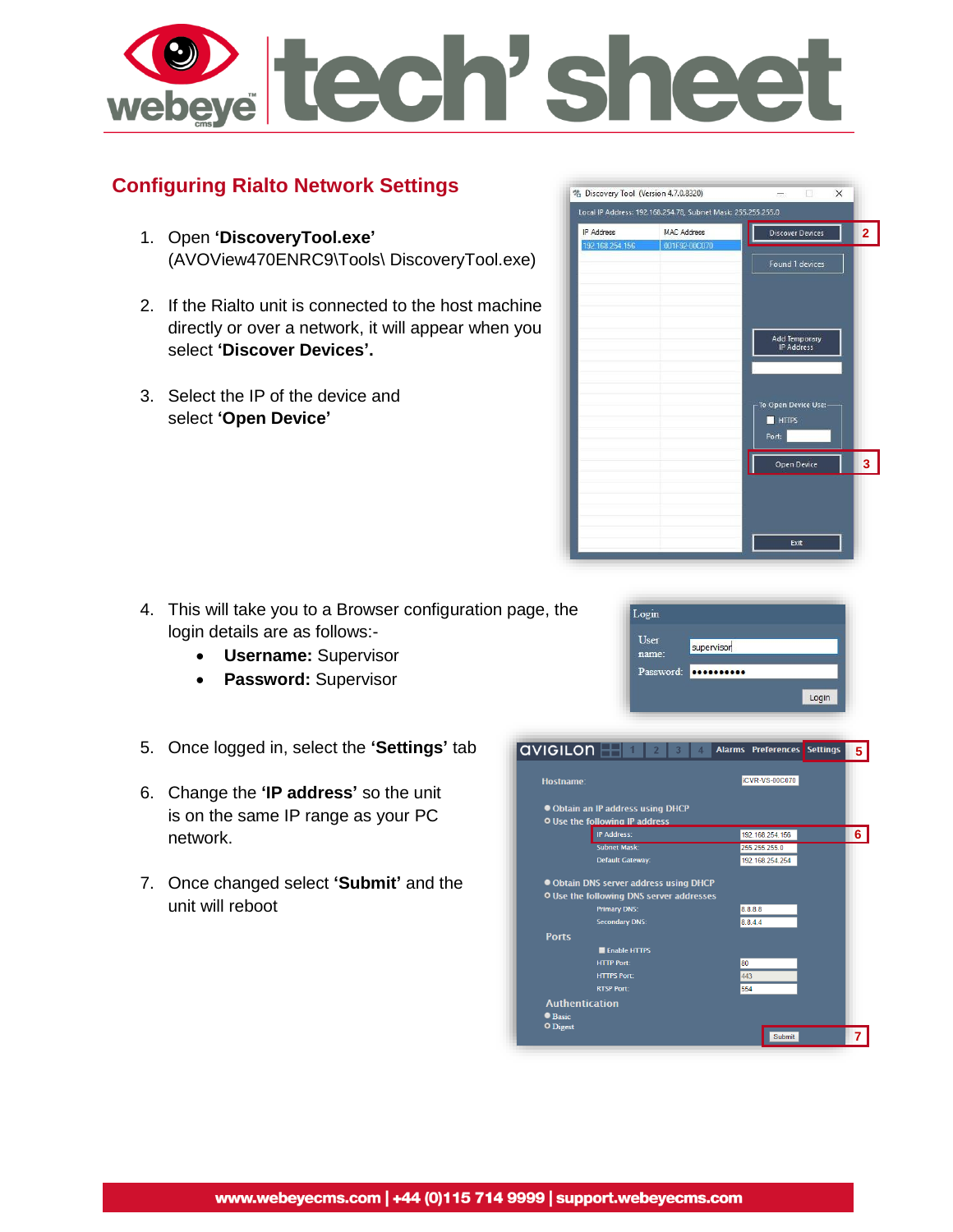## **Connecting to the Unit**

beve

- 1. Open **'Avigilon View'**, left click the Avigilon logo and select **'log in'**, login using the credentials advised previously. It is recommended that you change your password after logging in, you can do this by selecting '**Change Password'**, which is also in the logo menu.
- 2. Select the **'Discover Devices'** icon that is located on the top bar, view will now look for the Rialto unit on the network.
- 3. Once the device has appeared it will need a minute to login.
- 4. Once logged in the camera channels will show as active, indicated by the camera icon.

#### **Adding cameras to the Unit**

1. Right click on one of the camera channels and select **'Device Settings'**



Avigilon (3 cameras)

◠ Log in



Discover devices



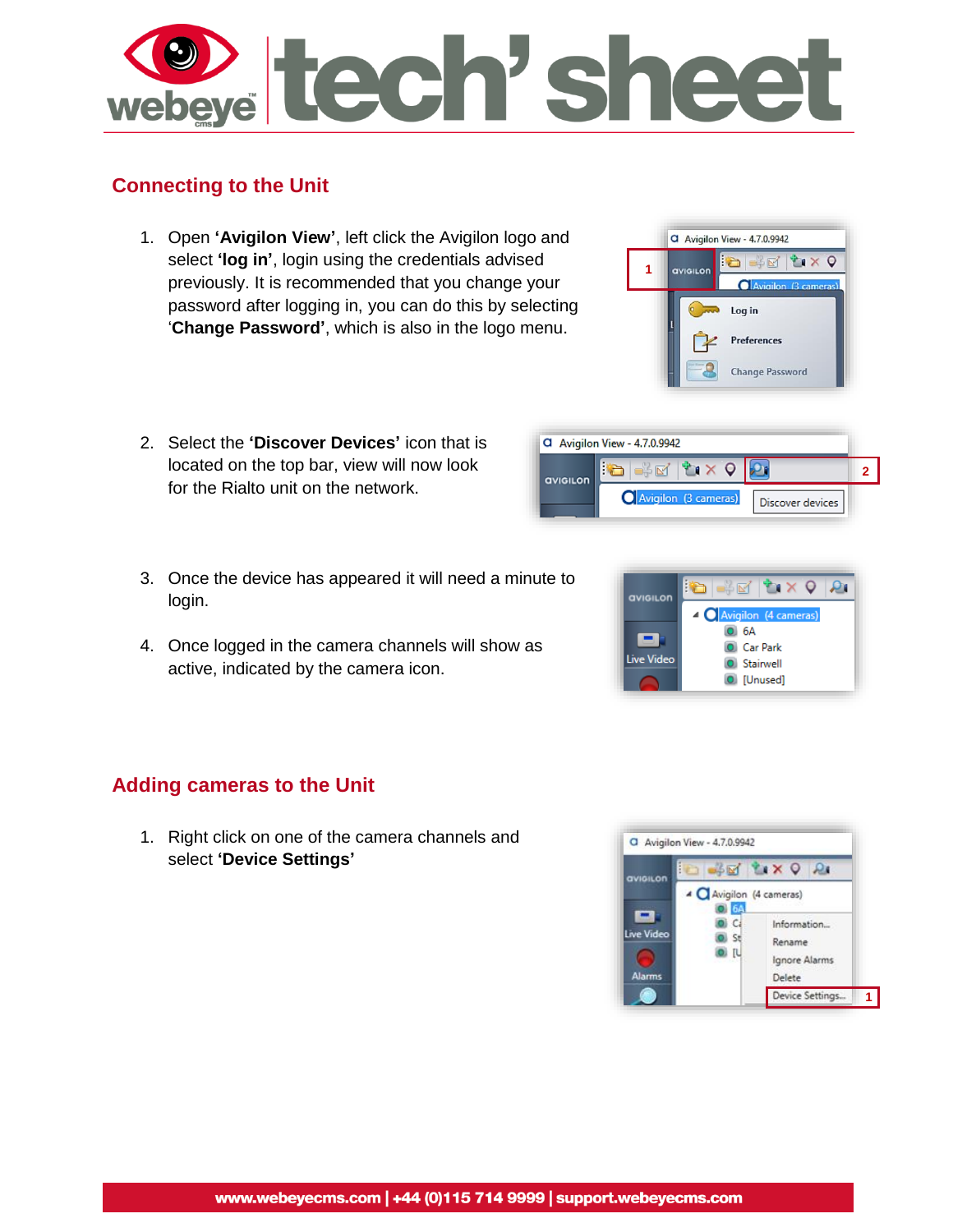

- 2. The camera settings are located under the **'Encoder'** tab.
- 3. Select **'IP Camera'** tab.

|                | Sub-cameras:   | <b>6A</b>                         |               | Car Park            | Stainwell                        |
|----------------|----------------|-----------------------------------|---------------|---------------------|----------------------------------|
|                |                | <b>IP Camera</b>                  | 3             | <b>PTZ Settings</b> |                                  |
|                | <b>Network</b> | M Enabled                         |               |                     |                                  |
| 2 <sup>1</sup> | <b>Encoder</b> | <b>Attached Camera:</b><br>Model: | None Attached |                     | 4 Attach Camera<br>Detach Camera |

4. Select **'Attach Camera'**.

| 5              | Model:                         | --- Please Select Model                                                  |  |
|----------------|--------------------------------|--------------------------------------------------------------------------|--|
|                | Stream URL:                    |                                                                          |  |
| 6              | IP Address or<br>Network Name: | rtsp://                                                                  |  |
|                | Port                           | (can be left blank if default)                                           |  |
|                | Path:                          |                                                                          |  |
| $\overline{7}$ | Stream over                    | <b>TCP</b>                                                               |  |
|                | <b>Best Resolution:</b>        | 704 x 480                                                                |  |
|                |                                | Preserve Original Camera Timestamps                                      |  |
|                |                                | (Use this option only if this camera is to be connected to Avigilon ACC) |  |
|                | For PTZ Cameras Only:          |                                                                          |  |
|                | PTZ Web Protocol: HTTP         |                                                                          |  |
|                | PTZ Web Port:                  |                                                                          |  |
|                | Credentials:                   |                                                                          |  |
|                | User Name:                     |                                                                          |  |
| 8              | Password:                      |                                                                          |  |
|                |                                |                                                                          |  |
|                |                                |                                                                          |  |

- 5. Select the model of the camera you are using, if this is not displayed in the list, select **'other'**
- 6. You need to enter the RTSP address for the video feed, this can be found on the camera's configuration page
- 7. Stream over **'TCP'** needs to be set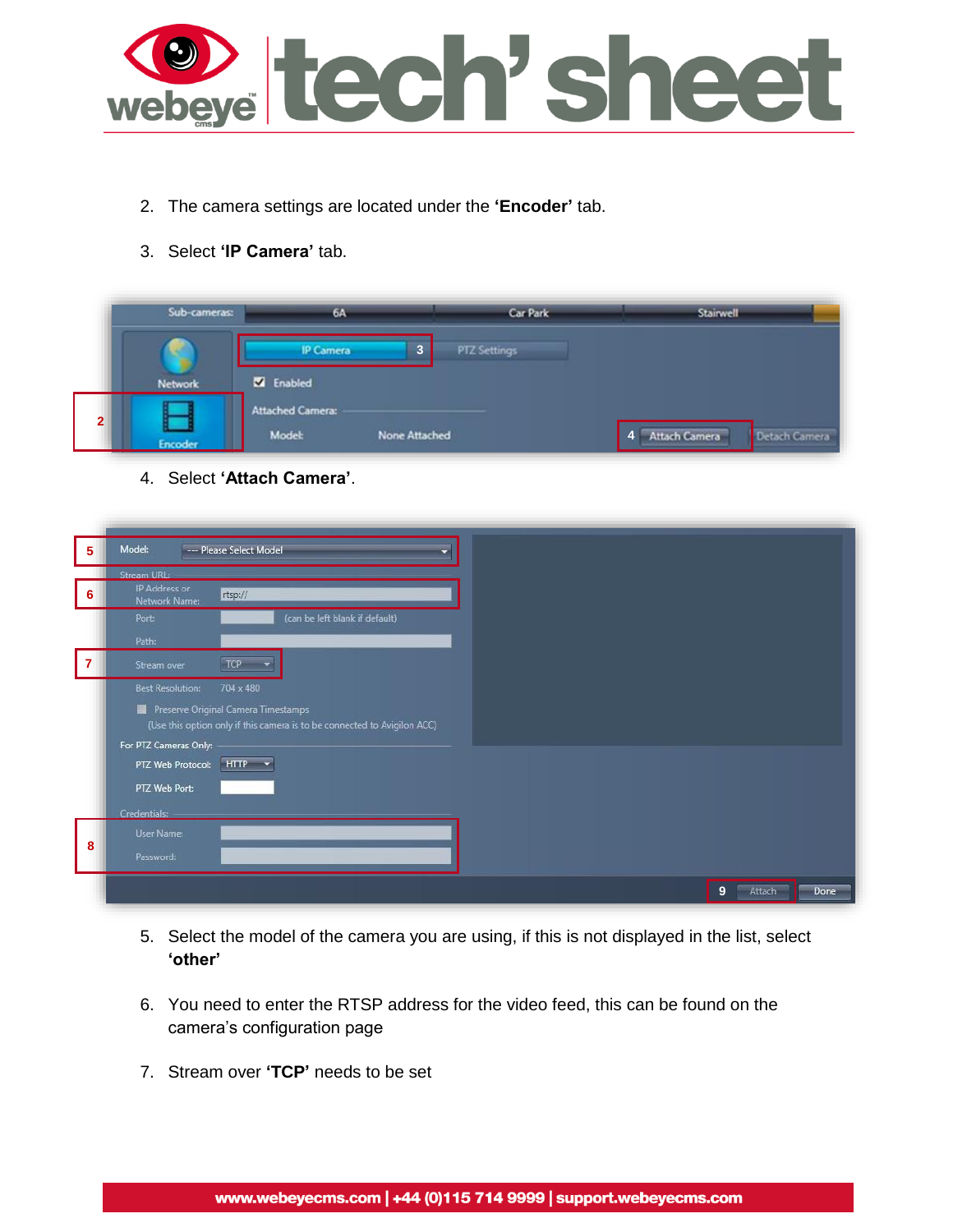

- 8. Enter any access credentials set on the camera in the 'Credentials' fields
- 9. Once complete, select **'Attach'**

#### **Configuring the rule**

- 1. On View, select the Rialto unit and select the **'Rules'** option on the left hand side
- 2. Select **'New Rule'**; this will take you to the rule configuration.



- 3. The **'Activity'** tab is used to specify the event that will send an alarm
- 4. For webeye please select activity **'Number of objects exceeds limit'**
- 5. Select **'Person'** and **'Vehicle or boat'** under **'Object types'**



- 6) On the **'Camera'** tab select your cameras from the dropdown list and transfer them into the right-hand box using the right arrows
- 7) The **'Date/Time'** tab is where you can configure the **'schedule'** of the

**7**

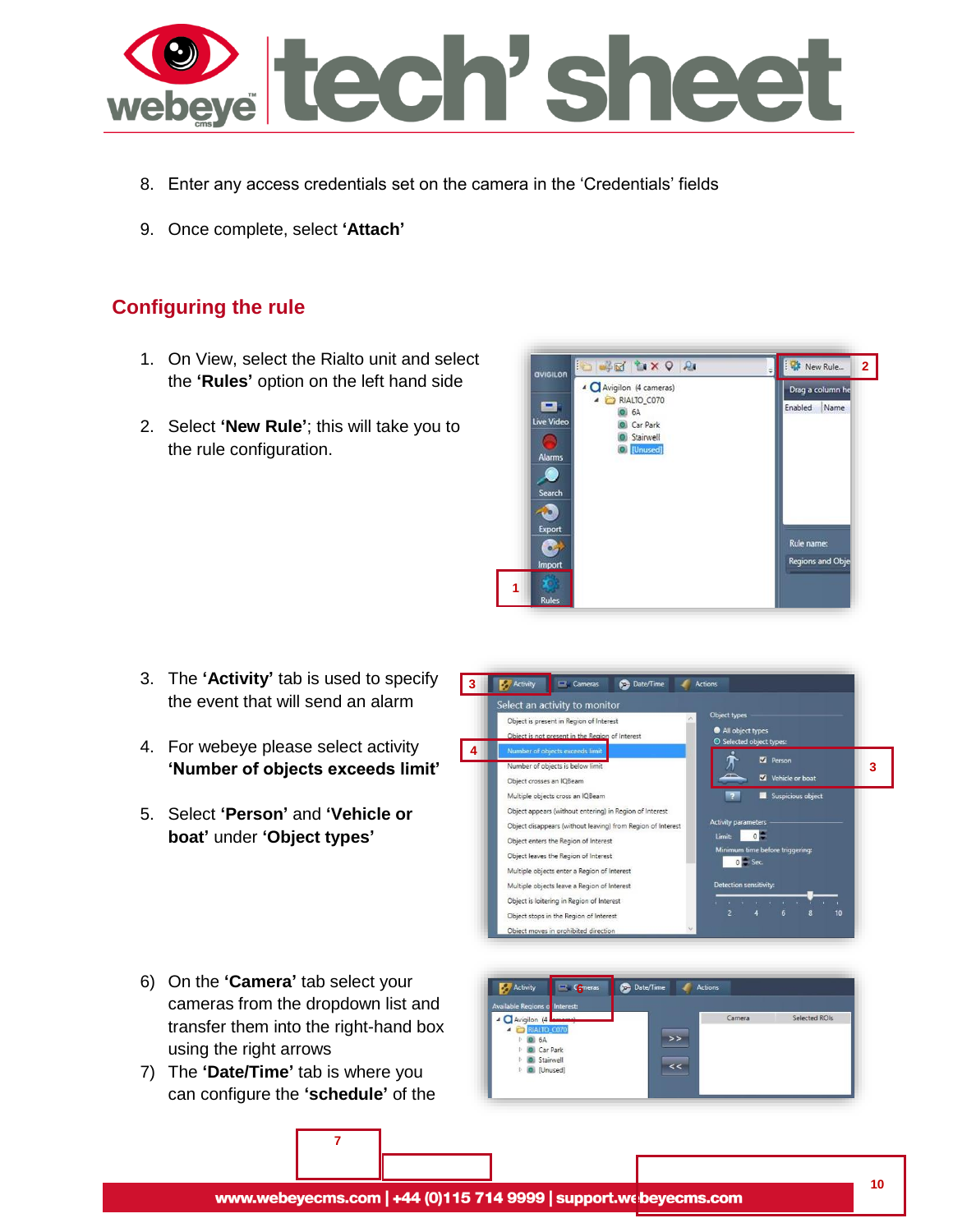

rule; you can choose which time period and day you want the rule to be active

| <b>Activity</b><br>Cameras<br>Date/Time<br><b>Actions</b>                          | Rule Summary:                   |
|------------------------------------------------------------------------------------|---------------------------------|
| Rule actions                                                                       | Rule name:                      |
|                                                                                    | New rule                        |
| Go to maximum video recording quality                                              | Enable (activate) the rule      |
| $\bullet$<br>Record audio (an iCVR or an iCVR-HD must be selected for this action) | Activity.                       |
|                                                                                    | Number of objects exceeds limit |
| Send alarm notification                                                            | Limit: 0.                       |
| Activate alarm output                                                              | <b>Objects:</b>                 |
|                                                                                    | Person or Vehicle               |
| Send email notification                                                            | Sensitivity: 8 (out of 10)      |
|                                                                                    | Date & Time:                    |
|                                                                                    | At any time                     |
| Terminate alarm if it lasts longer than<br>$60 -$ Min.                             | Daily                           |
|                                                                                    |                                 |
|                                                                                    | <b>Actions:</b>                 |
|                                                                                    | Terminate alarm after 1 hour    |
|                                                                                    |                                 |
|                                                                                    |                                 |
|                                                                                    |                                 |
|                                                                                    | 11<br>OK<br>Cancel              |

8) The **'Actions'** tab is used to specify the action taken when the rule is triggered

- 9) Select **'Send alarm notification'**
- 10) Once you have configured your rule please name it under **'Rule Summary'** and ensure that the rule is **'enabled'**
- 11) Select **'OK'** to save the rule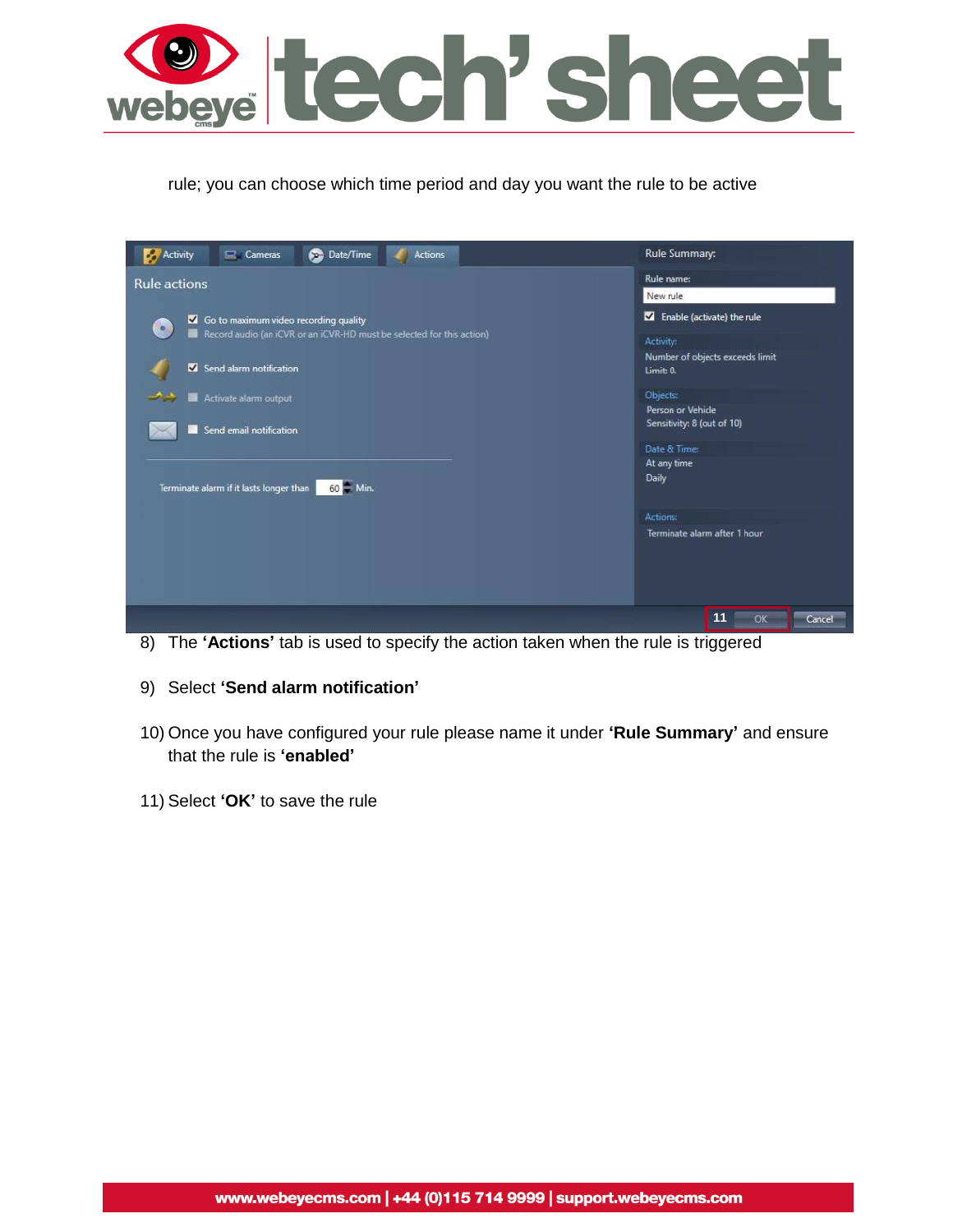

#### **Configuring the unit to Webeye**

- 1. Right-click on camera and select **'Device Settings'**
- 2. Select the **'FTP / HTTP'** tab from the menu to the left

| Enable | Name        | Url                                 | User Name | Clip | JPEG            | Data |
|--------|-------------|-------------------------------------|-----------|------|-----------------|------|
| True   | Webeye Live | http://rialto.webeyecms.com/rialto/ | webeye    |      | True False True |      |
|        |             |                                     |           |      |                 |      |
|        |             |                                     |           |      |                 |      |
|        |             |                                     |           |      |                 |      |
|        |             |                                     |           |      |                 |      |
|        |             |                                     |           |      |                 |      |
|        |             |                                     |           |      |                 |      |
|        |             |                                     |           |      |                 |      |
|        |             |                                     |           |      |                 |      |

3. Select the **'Add HTTP'** button.

| <b>HTTP Server</b>                                               |   | 4 |                     |
|------------------------------------------------------------------|---|---|---------------------|
| V Enable                                                         |   |   |                     |
| Name:                                                            |   |   |                     |
| URL: http://                                                     |   |   |                     |
| Login Information                                                |   |   |                     |
| User name:                                                       |   |   |                     |
| Password:                                                        |   |   |                     |
| <b>Delivery Options</b>                                          | 5 |   |                     |
| Send alarm clip                                                  |   |   |                     |
| Send JPEG image<br>. .                                           |   |   |                     |
| Send alarm data<br>. .                                           |   |   |                     |
| Send Health Status Notification every $\boxed{1}$ minutes<br>. . |   |   |                     |
| Resend until success (even across device restarts)               |   |   | 6<br>Done<br>Cancel |

- 4. Enable **'HTTP Server'** and Enter the following:-
	- **Name:** *Webeye*
	- **URL:** *http://rialto.webeyecms.com/rialto/*
	- **Username:** Webeye
	- **Password:** *eyeweb*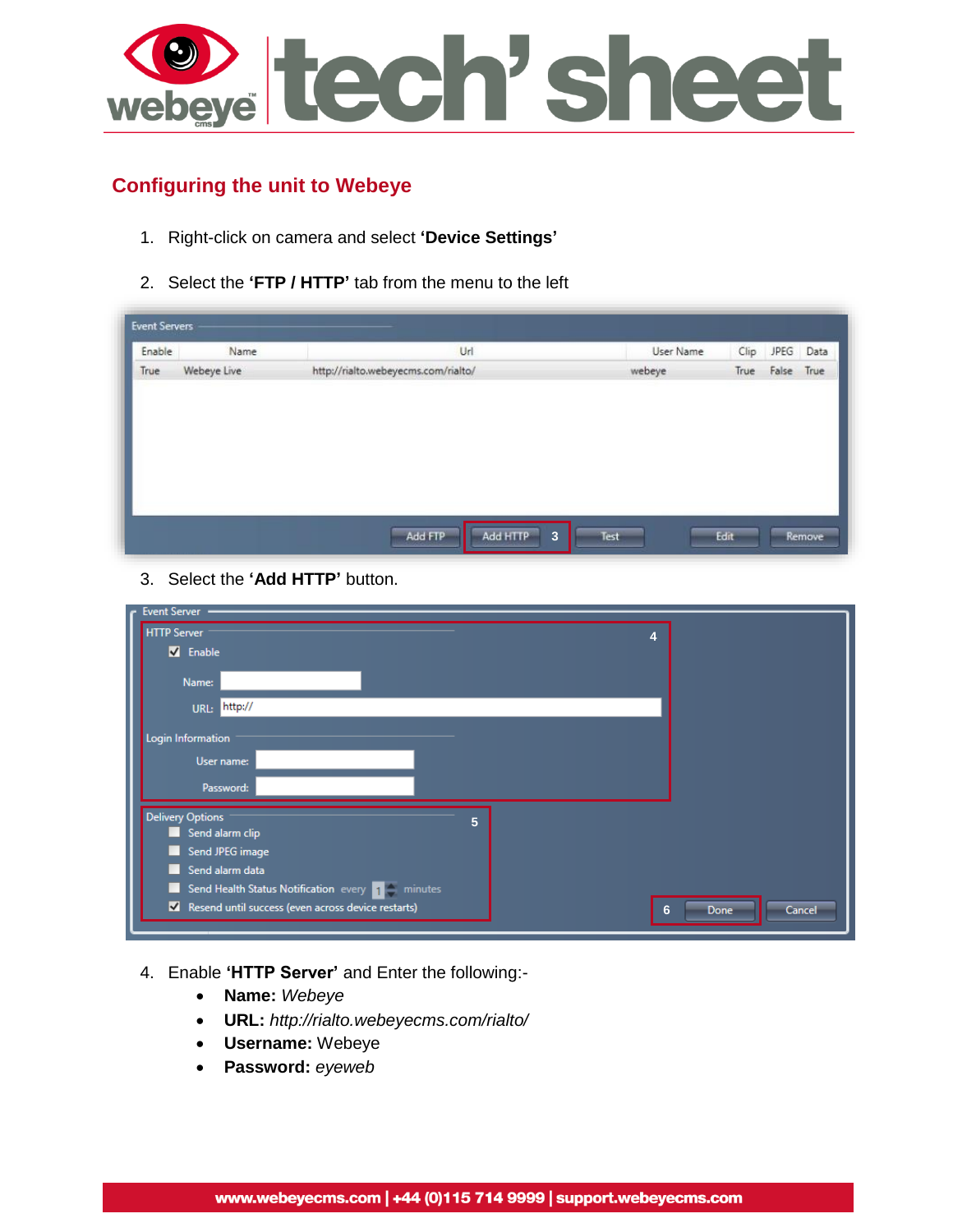

- 5. For **'Delivery Options'** Ensure you check the following:
	- **send alarm clip**
	- **send alarm data**
	- **resend until success**
- 6. Select **'Done'** to complete
- 7. You will be returned to the previous window. Select **'Test'** to ensure it's working, then click the **'OK'** button

\*Please note that this configuration will apply to all devices on the unit

#### **Configuring the analytics**

- 1. To configure analytics go to the **'Teach'** tab
- 2. Select a camera from the list, ensuring it is highlighted.

| <b>DIE TXQ RI</b><br><b>avigiton</b>                                                                                                                                                                                                                                             | Please select a logged-in camera                                                                                                                                                                                                                                                                                                                                                         |
|----------------------------------------------------------------------------------------------------------------------------------------------------------------------------------------------------------------------------------------------------------------------------------|------------------------------------------------------------------------------------------------------------------------------------------------------------------------------------------------------------------------------------------------------------------------------------------------------------------------------------------------------------------------------------------|
| 4 Avigilon (4 cameras)<br>A C RIALTO_CO70<br>e<br>0.6A<br>Live Video<br>Car Park<br><b>O</b> Stairwell<br>$\bullet$<br><b>O</b> [Unused]<br><b>Alarms</b><br>$\bullet$<br>Search<br>$\bullet$<br>Export<br>$\bullet$<br>Import<br>X93<br><b>Rules</b><br>g,<br>Archive<br>$\ast$ | Click an Alarm Bubble<br>to Filter Alarms<br>$[12 \text{ AM}]$<br>9PM<br>3AM<br>6 PM<br>6 AM<br>3PM<br>9 AM<br>12 PM<br><b>Baseline</b> Show All <b>0</b> 0 True Alarms <b>0</b> 0 False Alarms<br>0 Unacknowledged<br>Learned  Show All <b>C</b> - True Alarms <b>C</b> - False Alarms<br>Collect Data<br>$\overline{\mathbf{3}}$<br>Review Update History<br>Upload to Camera<br>Learn |
| Manage<br>e<br>Teach                                                                                                                                                                                                                                                             | Drag a column header here to group by that column.<br>Ack<br>Time <b>v</b><br>Confidence<br>Activity<br>Object<br>Learned Confidence<br>Use                                                                                                                                                                                                                                              |

- 3. Select **'Collect Data'**, this will bring up the **'Collect Training Data'** window
- 4. In this window you can select what analytic data you wish to collect, for best results set **'Existing Data'** to **'Add new data'**
- Collect Training Data  $\mathbf{x}$ Add new data **4** Collect New Data Within last week 11:58 AM 29/01/2016 To: 11:58 AM 3 05/02/2016 Cancel **5**

5. Select **'OK'** when finished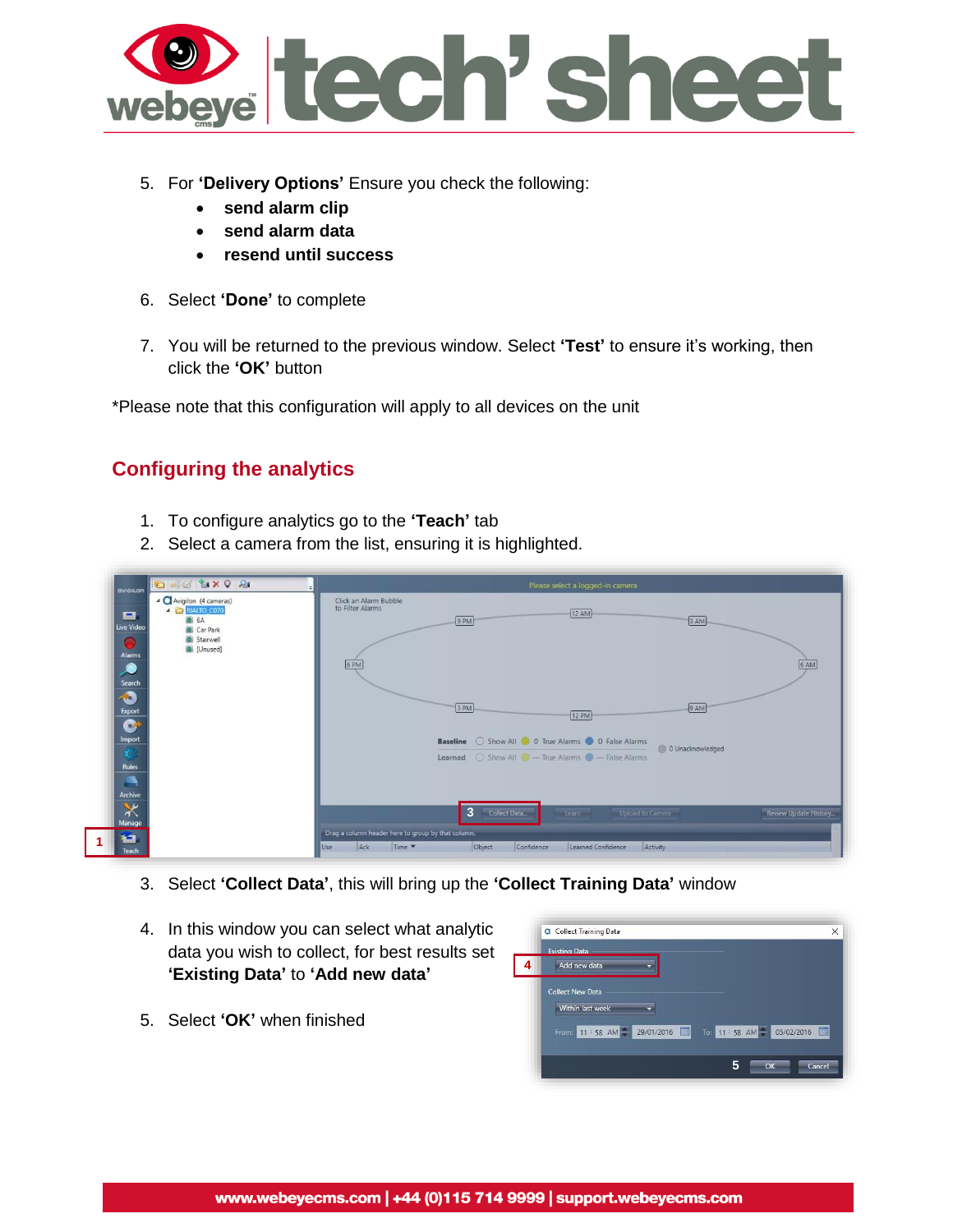

- 6. The Rialto will now take a few minutes to gather all the data, the window will disappear when finished
- 7. Once finished you will see a table of events on the screen, to view an event double click on the **'Ack'** red box
- 8. This will now open the **'Playback Window'**, here you can watch the video and mark it as a **'true event'** or **'not a true event'**. Once done, select the next event and it will load up in the window



- 9. Once you have marked **'30 True alarms'** and **'30 False alarms'** the **'Learn'** button will not be grayed out, selecting the **'Learn'** button now will learn all of the events you have acknowledged
- 10. Once it has learnt the events select **'Upload to Camera'**, you can now repeat these steps for the rest of your cameras

#### **Adding the Rialto device to Webeye**

To commission your rialto to webeye you will need the following information;

- **Device ID** (This is the MAC Address/Serial Number)
- **IP Address** (This is used as the Connection Token)